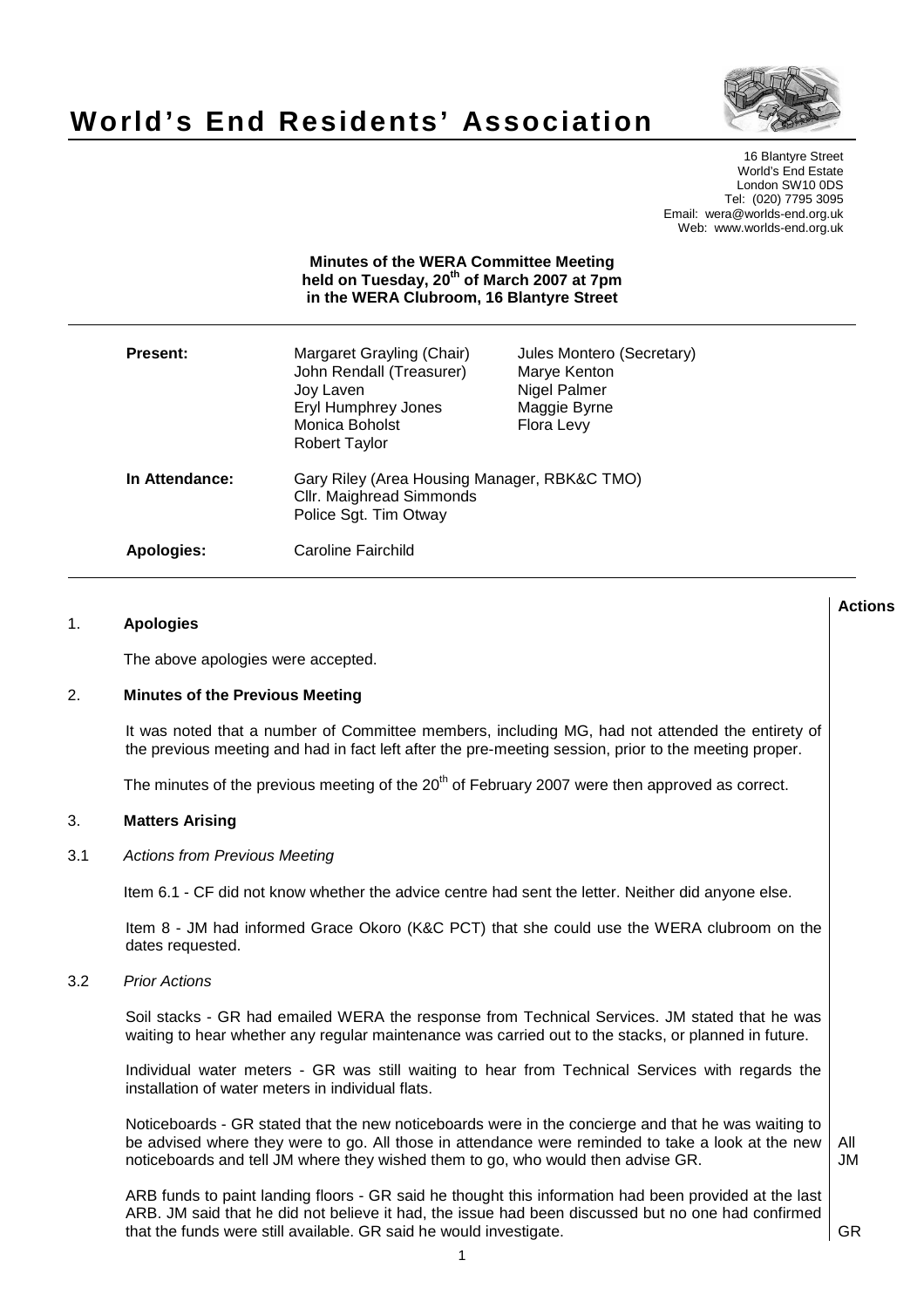Mastic around new front doors - GR said he had not yet received the information requested from Ayo Sobowale, the project manager for the works.

# 4. **Area Housing Manager's Update**

### 4.1 Security Letter

GR brought the draft security letter to the estate's residents to the meetings attention. Copies of the letter had been distributed prior to the meeting. A number of changes were proposed: to update the date on the letter and a number of changes to the body of the letter which members felt could be misunderstood. GR said the letter was already at the printers but would ask them to change the date on the letter. JM would send the other proposed changes to Peter Tozer.

GR JM

GR

GR

### 4.2 Dogs / Dog Register

GR stated that the dog register was being collated but he did not know how many dogs had been registered, although the believed that most of the dogs on the estate were now registered. GR noted that all the requests for permission to keep a dog had been granted and confirmed that all dog owners had been advised that their dogs were not allowed in the estate's gardens. GR would provide WERA with a hardcopy of the letter sent out to those residents who had registered their dogs.

It was noted that a number of the "no dogs" signs in the gardens had "vanished".

A question with regards residents allowing their dogs to breed on the estate was raised. GR said that he was aware of one case and that the resident in question had permission to keep a dog. GR stated that the TMO permitted residents to allow their dogs to breed once. Committee members noted a case of dog breeding on a TMO managed property, which they felt the TMO had failed to deal with properly to the detriment of those neighbouring the property. It was noted that keeping and breeding dogs on a commercial basis was a clear breach of tenancy/leasehold conditions.

A question with regards to a limit on the number of dogs residents were allowed to keep was raised. GR stated that the TMO allowed residents to keep more than one dog and that they needed to obtain permission for each dog, but that there was effectively no limit on the number of dogs they could keep. Committee members felt that this policy was unsuitable for an estate like World's End considering the size of a typical estate property and the lack of any private garden space. JM noted that this issue had previously been brought to the TMO's attention at the Neighbourhood Conference.

Sgt. Otway noted that there were very few dog breeds considered dangerous by law, and that it was only these that the Police could act upon. He noted that it was often very difficult to identify the breed of a particular dog without expert assistance, although the Police were generally willing to seize a dog prior to determining its breed, if it appeared to be, or acted, dangerously.

MG asked GR to investigate a recent case of dog fouling in the large lift lobbies and lifts in Berenger Tower that should have been caught on the lobby and lift cameras. GR said he would investigate.

#### 4.3 Walkways Deep Clean

GR stated that the deep cleaning of the walkways had begun on the  $15<sup>th</sup>$  of March. There was some question as to who was carrying out the cleaning - whether it was being carried out by Durkans, Triflex or a sub-contractor - and whether OCS had been asked to observe the work. GR stated that he had not been advised who was carrying out the cleaning, and on whose behalf, but noted that OCS had been in attendance on the first day.

### 4.4 Scooters

MG noted that a number of residents were bringing their scooters and mopeds into the buildings and parking them on the landings outside their flats. GR said that any scooters found parked on landings or walkways would be photographed and "stickered" and that the housing officer would act against repeat offenders. Examples of scooters that remained parked on landings despite numerous reports over a period of several weeks were cited. Committee members noted that a policy that allowed scooters to park in the building was dangerous and irresponsible and asked why bikes were not simply removed on sight. GR stated that such a policy would be "antagonistic". Cllr. Simmonds noted that allowing residents to park their scooters within the building might invalidate the building's insurance. Sgt. Otway stated that the Police would be carrying out an environmental audit of the estate in conjunction with the TMO and would note any scooters parked within the building.

 $\overline{2}$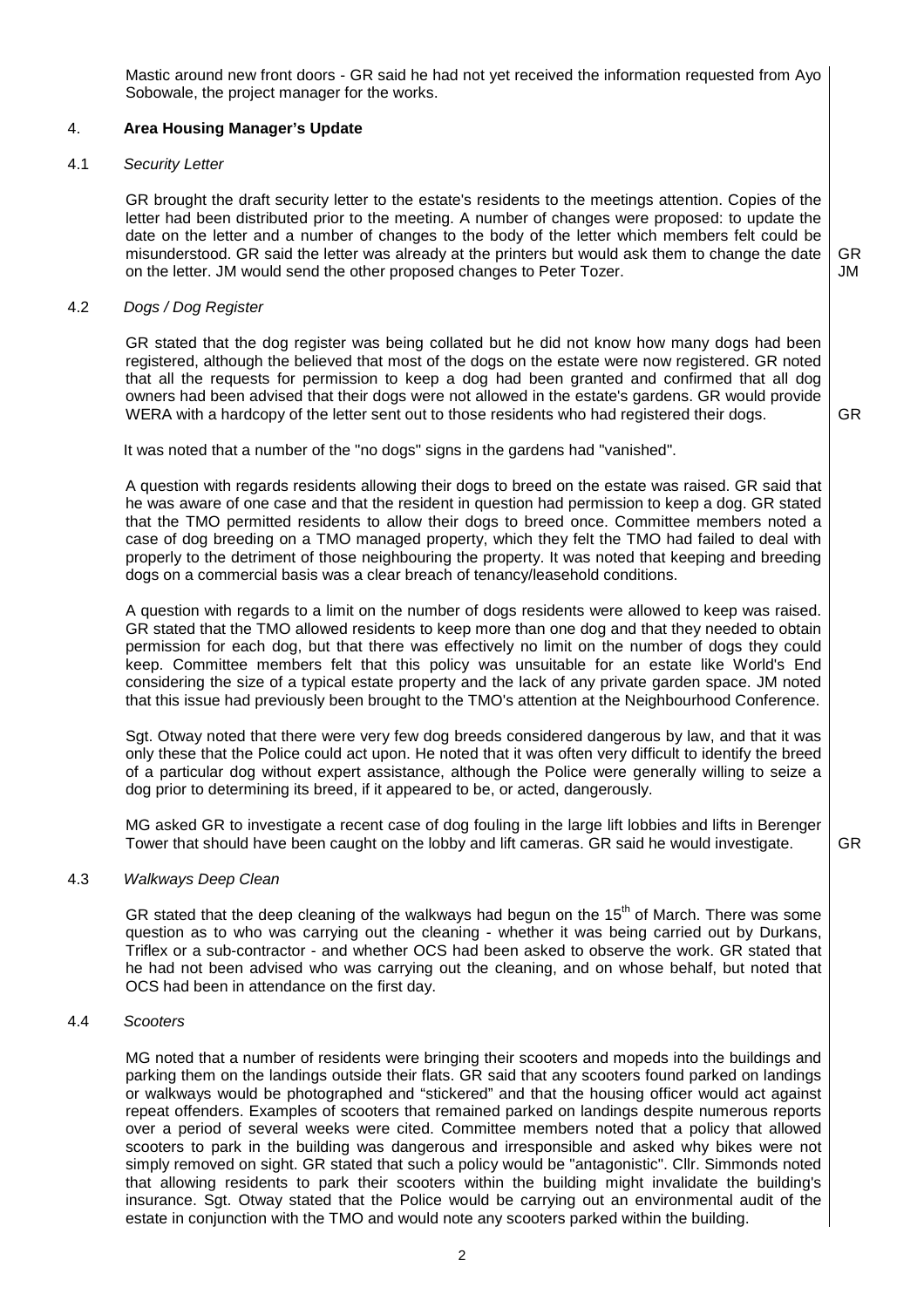## 4.5 Repairs

GR stated that he believed that his staff acted on communal repairs properly and that recent correspondence suggesting otherwise was both incorrect and unfair. JL cited a recent case of a broken glass pane in Greaves Tower ground floor lift lobby, which had taken a month to repair, as an example of how communal repairs were not dealt with promptly despite, as in this case, being potentially dangerous. MG noted that a number of repairs to the WERA clubroom that had been reported multiple times, by both WERA members and the estate staff, had yet to be dealt with. JM noted that whilst the estate staff were very probably reporting communal repairs as GR believed, it was clear that they were not being properly managed by the TMO repairs desk afterwards, as they often remained unattended for weeks on end.

## 4.6 Youths

A number of reports of youths loitering and smoking drugs in the stairwells of several towers, as well as outside the Youth Club and neighbouring storage facility, had been received. It was noted that both the TMO and Police were investigating and that the Police had previously dealt with youths loitering in the Greaves Tower stairwell, had not found evidence of drugs and had moved them on.

#### 4.7 Bogus Callers

MB told the meeting that someone had tried to gain entry to her flat claiming that "her smoke alarm had gone off". Further investigation suggested that this was a bogus caller. It was noted that in such cases the Police (999) and estate staff should be notified immediately. It was suggested that an article advising residents how to act in such cases should be included in the next WERA newsletter.

## 5. **Estate Management Issues**

A Committee member distributed a list of issues with the current management of the estate and proposed a vote of no confidence in the "Area Management". The meeting went through the issues on the list. GR stated that he felt it was more appropriate for the Committee to pass the list of issues on to his line management than for him to respond to or comment upon it at the meeting. GR stated that he felt the matter was motivated by personal issues. GR then left the meeting.

A general discussion on the contents of the list followed. It was restated, and generally accepted, that none of the issues listed were of a personal nature.

A vote of no confidence in the Area Management was proposed. A vote was taken. The vote was unanimously in favour of the proposal (11 votes in favour, 0 against, 0 abstentions).

A Committee member then proposed a vote of no confidence in the TMO's management of the estate. A vote was taken. 10 members voted in favour of the proposal, 0 voted against, 1 abstained.

Sgt. Otway asked whether the Association and Committee represented all residents or simply the estate's leaseholders. JM explained that the Association represented all residents, both tenants and leaseholders, and that there were tenants and leaseholders serving on the Committee. Sgt. Otway asked how many properties on the estate were leaseholds. JM stated that there were approximately 170 leasehold properties on the estate, representing over 20% of the total.

Sgt. Otway proceeded to give the meeting an update on Police matters. The following were noted:

- The Council had recalled all existing tickets for dog fouling offences as a result of changes to the manner in which tickets were to be issued. Training on the new tickets and processes was required before the PCSOs could re-commence issuing them to offenders.
- Sgt. Otway described an incident in the estate's car park were the Police were asked to attend to deal with a number of youths working on bikes and mopeds. Sgt. Otway stated that the Police had asked the TMO to provide the authority to deal with anyone trespassing in the car park.
- The Council's Community Safety Unit and the Police were planning to carry out an environmental audit of the estate shortly. The TMO would be participating. Sgt. Otway suggested that it would be good idea if a WERA representative could also attend.
- The Police office on the Piazza was expected to open by the end of April.